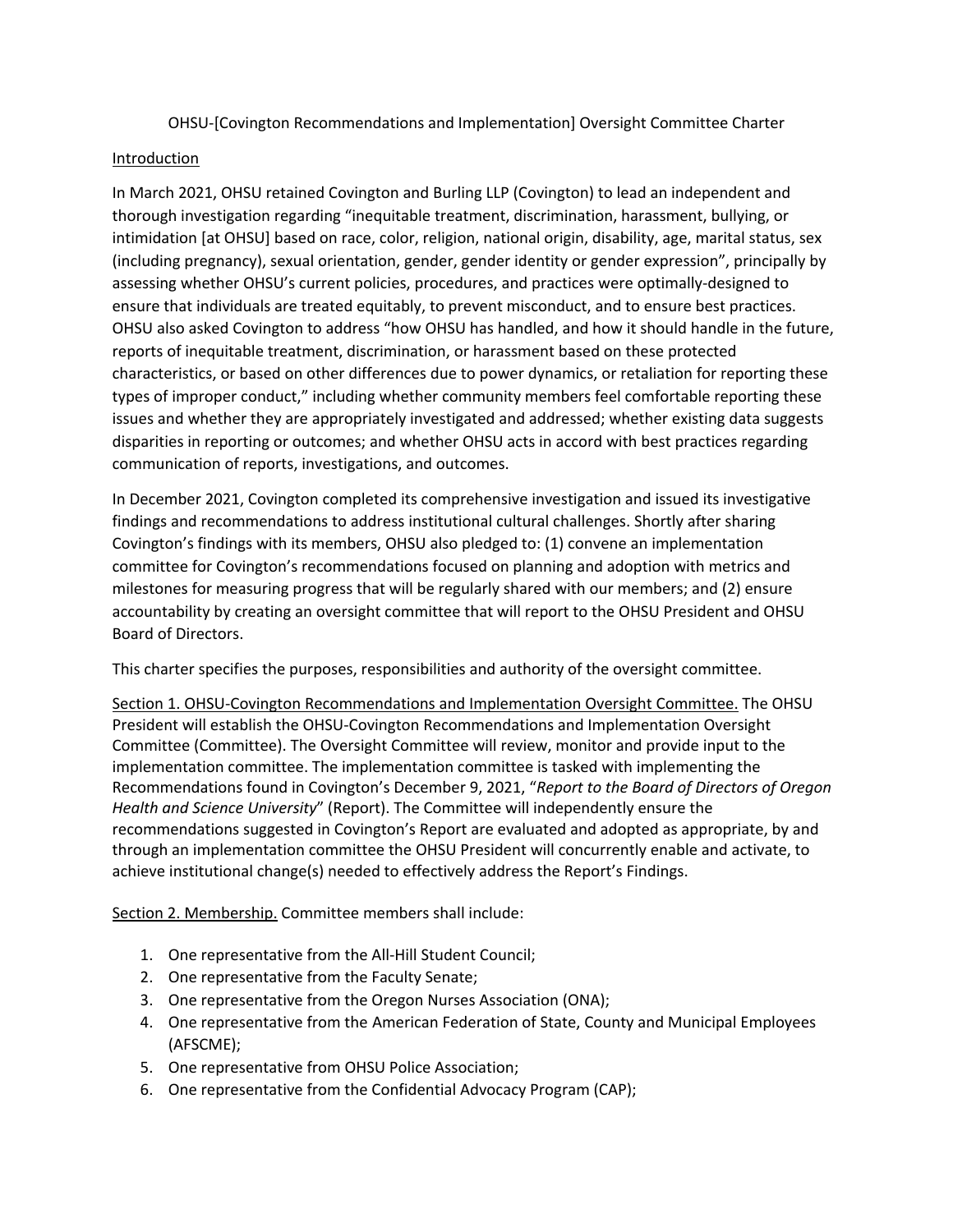- 7. One representative from each OHSU Employee Resource Group;
- 8. One representative from Gender Equity in Academic Health and Medicine Committee (GEAHM) (formerly Women in Academic Health and Medicine);
- 9. One representative from the House Officer Union;
- 10. One representative from the Graduate Researchers United (GRU) Union;
- 11. One representative from a Professional Board;
- 12. One representative from Unclassified Administrative (UA) employees;
- 13. One research-ranked employee;
- 14. One representative from the Alliance for Visible Diversity in Science;
- 15. One representative from the OHSU Equity & Justice Council;
- 16. One representative from the School of Dentistry;
- 17. One representative from the School of Medicine;
- 18. One representative from the School of Nursing;
- 19. One representative from the School of Public Health;
- 20. One representative from the OHSU Foundation.

Each of the listed groups shall appoint their own representative to the Committee. In addition to the list of Committee members above, the Committee will also include six at-large positions to be selected by the Committee or appointed directly by the OHSU President. The OHSU President shall ensure the Committee's membership includes those from diverse communities and with diverse lived experiences, and as such, may appoint others to attain this important objective. Dr. Alisha Moreland-Capuia and Michael Alexander will each serve as Committee Co-Chairs, with Dr. Moreland-Capuia also serving as moderator for the Committee.

The charge of the Oversight Committee, as well as Committee membership and leadership, will be reevaluated and adjusted every six months to ensure alignment with the ongoing needs of the program.

## Section 2.1. Committee Chair Responsibilities.

The Committee Chair(s) shall:

- 1. Set meeting agendas in consultation with other Committee members;
- 2. Chair committee meetings;
- 3. Act as a liaison between the Committee and implementation committee and as a liaison between Committee and OHSU President and OHSU Board;
- 4. Provide the Committee's regular reports to the OHSU Board.

## Section 2.2. Compensation.

Each Committee member not serving as a Chair or Co-Chair, will receive a \$300 stipend per month for meeting attendance beginning the month in which the first Committee meeting is held and ending the month in which the Committee submits its final report to the OHSU President and OHSU Board.

Section 3. Restriction on Committee Membership. Neither the OHSU President, nor any OHSU Executive Vice President or OHSU Vice President, shall be a member of the Committee. The OHSU President, or his designee, may attend meetings of the Committee.